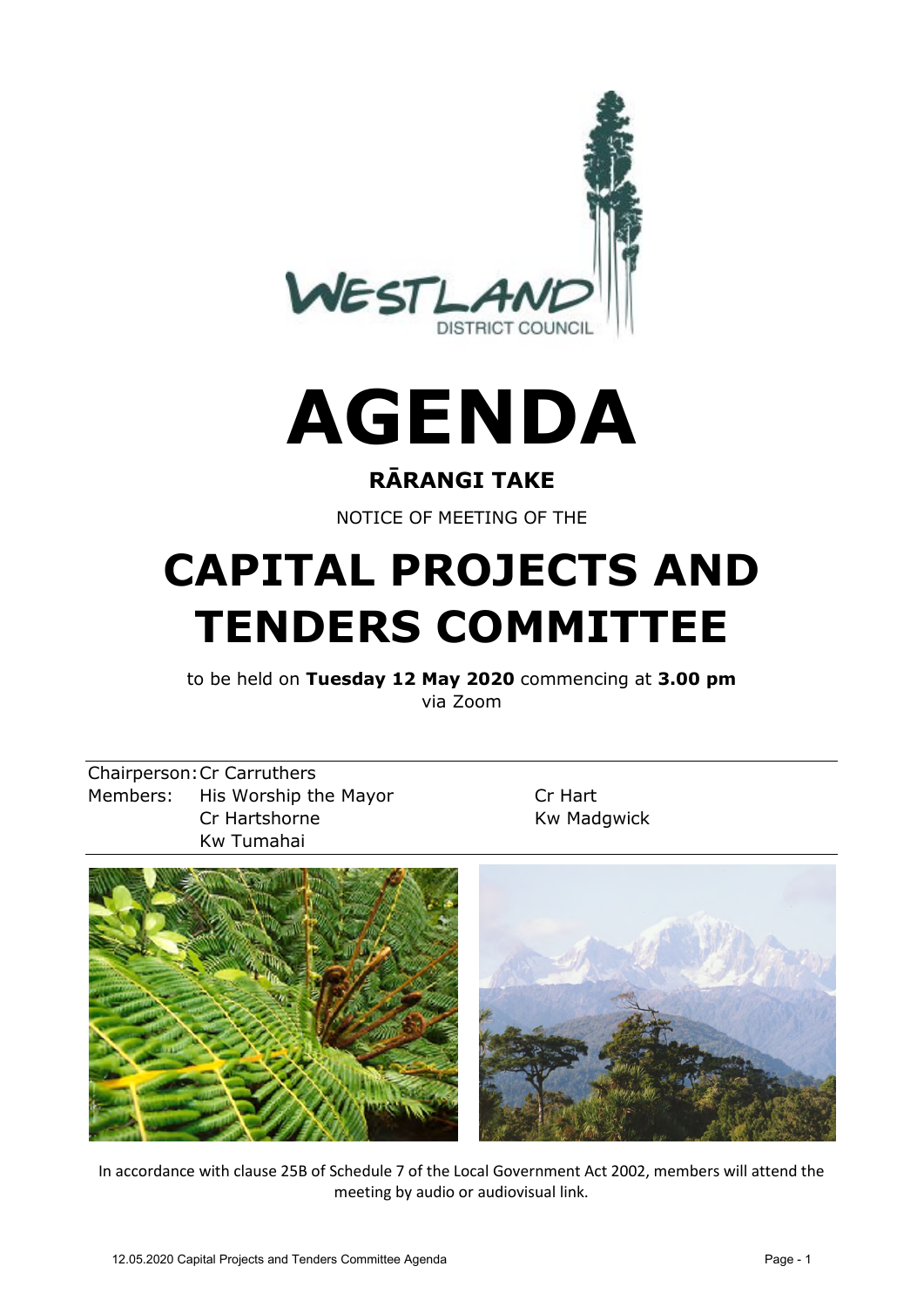### **Council Vision:**

We work with the people of Westland to grow and protect our communities, our economy and our unique natural environment.

### **Purpose:**

The Council is required to give effect to the purpose of local government as prescribed by section 10 of the Local Government Act 2002. That purpose is:

- (a) To enable democratic local decision-making and action by, and on behalf of, communities; and
- (b) To promote the social, economic, environmental, and cultural well-being of communities in the present and for the future.

#### **1. KARAKIA TĪMATANGA OPENING KARAKIA**

Kia hora te marino Kia whakapapa pounamu te moana Hei hurahai mā tātou I te rangi nei Aroha atu, aroha mai Tātou i a tātou katoa Hui e! Tāiki e!

May peace be widespread May the sea be like greenstone A pathway for us all this day Give love receive love Let us show respect for each other Bind us all together!

**2. NGĀ WHAKAPAAHA APOLOGIES**

(includes leave of absence notification)

#### **3. WHAKAPUAKITANGA WHAIPĀNGA DECLARATIONS OF INTEREST**

Members need to stand aside from decision-making when a conflict arises between their role as a Member of the Council and any private or other external interest they might have. This note is provided as a reminder to Members to review the matters on the agenda and assess and identify where they may have a pecuniary or other conflict of interest, or where there may be a perception of a conflict of interest.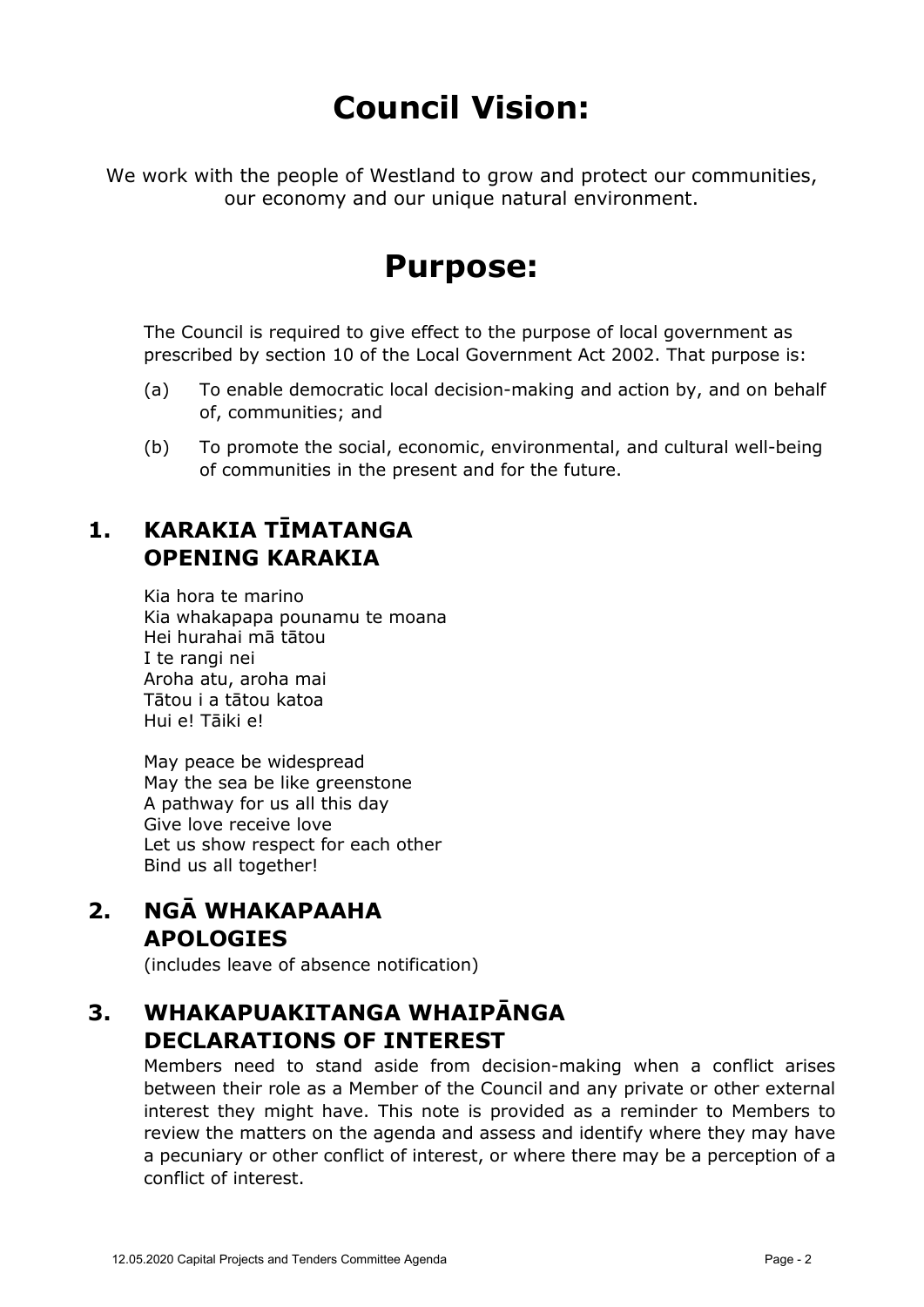If a member feels they do have a conflict of interest, they should publicly declare that at the start of the meeting or of the relevant item of business and refrain from participating in the discussion or voting on that item. If a member thinks they may have a conflict of interest, they can seek advice from the Chief Executive or the Group Manager: Corporate Services (preferably before the meeting). It is noted that while members can seek advice the final decision as to whether a conflict exists rests with the member.

#### **4. NGĀ MENETI O TE HUI KAUNIHERA MINUTES OF MEETINGS**

Minutes circulated separately

**5. ACTION LIST** (Page 5)

#### **6. NGĀ TĀPAETANGA PRESENTATIONS**

• **Projects underway and status update**

#### **7. PŪRONGO KAIMAHI STAFF REPORTS**

- **Carnegie Building Report** (Pages 6 - 13)
- **Cost Plus Services Contracts Verbal Update from Transportation Manager**
- **Local Supplier Preference Verbal Update from Transportation Manager**
- **Approval of Draft Terms of Reference for West Coast Wilderness Trail Sub-Committee** (Pages 14 - 20)

#### **8. KA MATATAPU TE WHAKATAUNGA I TE TŪMATANUI RESOLUTION TO GO INTO PUBLIC EXCLUDED**

(to consider and adopt confidential items)

Resolutions to exclude the public: Section 48, Local Government Official Information and Meetings Act 1987.

The general subject of the matters to be considered while the public are excluded, the reason for passing this resolution in relation to each matter and the specific grounds under Section 48(1) of the Local Government Official Information and Meetings Act 1987 for the passing of the resolution are as follows:

| No. | Item General subject Reason for<br>of each matter | <b>passing this</b> | Ground(s) under Section<br>48(1) for the passing of this |
|-----|---------------------------------------------------|---------------------|----------------------------------------------------------|
|     |                                                   | resolution in       | resolution                                               |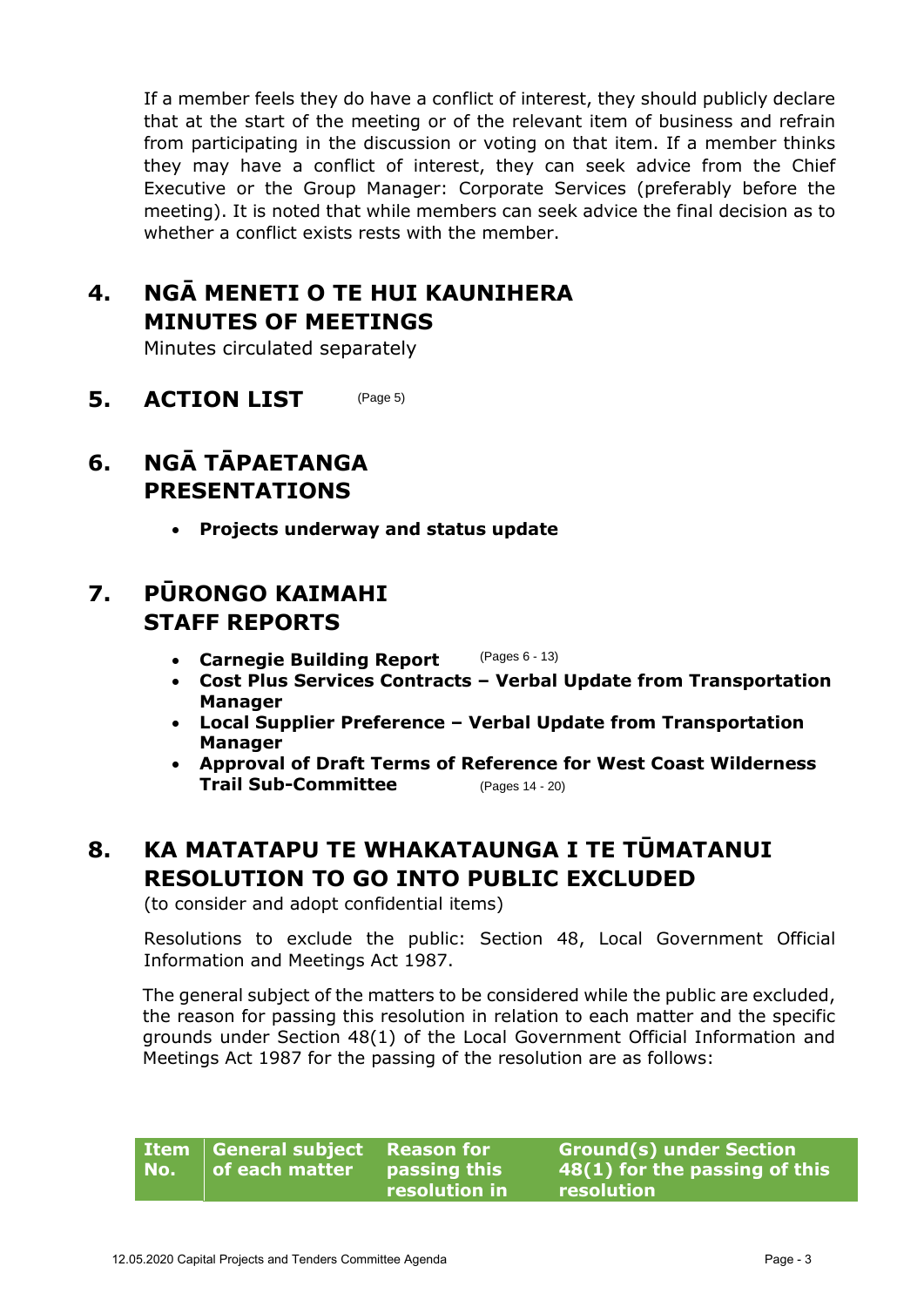|   | to be<br>considered                                     | relation to each<br>matter                              |                                                                                                                                                                                                                             |
|---|---------------------------------------------------------|---------------------------------------------------------|-----------------------------------------------------------------------------------------------------------------------------------------------------------------------------------------------------------------------------|
| 1 | Confidential<br>Minutes $-11$<br>February 2020          | Good reasons to<br>withhold<br>exist<br>under Section 7 | That the public conduct of the<br>relevant part of the proceedings<br>of the meeting would be likely to<br>result in the disclosure of<br>information for which good<br>reason or withholding exists.<br>Section $48(1)(a)$ |
| 2 | Purchase of Land                                        | Good reasons to<br>withhold<br>exist<br>under Section 7 | That the public conduct of the<br>relevant part of the proceedings<br>of the meeting would be likely to<br>result in the disclosure of<br>information for which good<br>reason or withholding exists.<br>Section $48(1)(a)$ |
| 3 | Hokitika Parks,<br>Reserves and<br>Cemetery<br>Contract | Good reasons to<br>withhold<br>exist<br>under Section 7 | That the public conduct of the<br>relevant part of the proceedings<br>of the meeting would be likely to<br>result in the disclosure of<br>information for which good<br>reason or withholding exists.<br>Section $48(1)(a)$ |
| 4 | <b>Special Contract</b><br>Extension                    | Good reasons to<br>withhold<br>exist<br>under Section 7 | That the public conduct of the<br>relevant part of the proceedings<br>of the meeting would be likely to<br>result in the disclosure of<br>information for which good<br>reason or withholding exists.<br>Section $48(1)(a)$ |

#### **DATE OF NEXT CAPITAL PROJECTS AND TENDERS COMMITTEE MEETING 11 AUGUST 2020 COUNCIL CHAMBERS, 36 WELD STREET, HOKITIKA**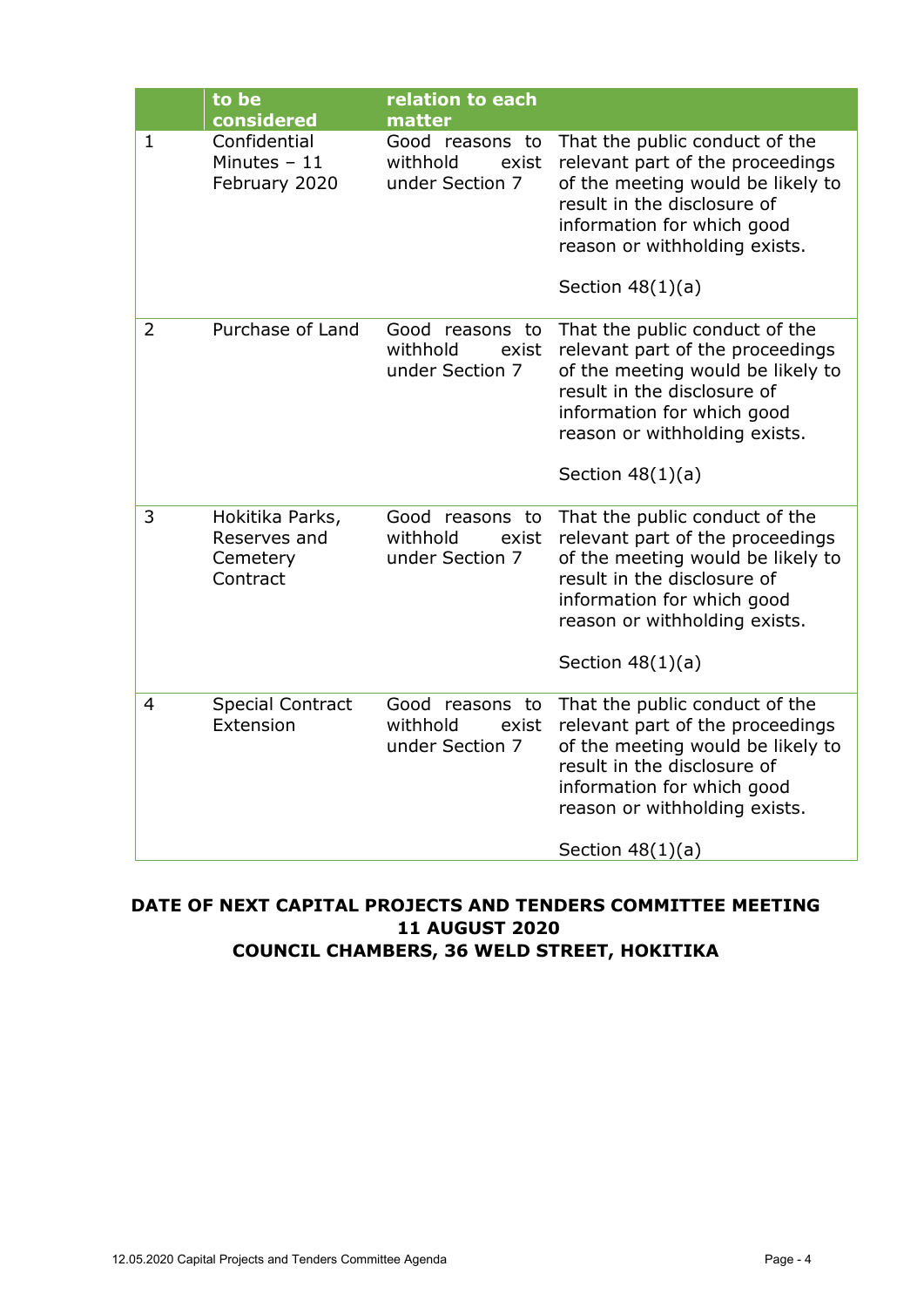#### **CAPITAL PROJECTS AND TENDERS COMMITTEE – ACTION LISTING**

| <b>Date</b> | <b>Item</b>                                                                              | <b>Action Required</b>                                                                                        | <b>Status</b>                                                                                             | <b>Lead</b>                                      |
|-------------|------------------------------------------------------------------------------------------|---------------------------------------------------------------------------------------------------------------|-----------------------------------------------------------------------------------------------------------|--------------------------------------------------|
|             |                                                                                          |                                                                                                               |                                                                                                           | <b>Officer</b>                                   |
| 11.02.20    | <b>Pensioner Housing</b>                                                                 | Upgrade of one bathroom in Revell Street,<br>Hokitika.                                                        | Works complete<br>$\bullet$                                                                               | <b>Capital Projects</b><br>Manager               |
| 11.02.20    | Include \$40,214.62 for the upgrade<br>of three bathrooms in the 2020-21<br>Annual Plan. | Refer to the Annual Plan Process                                                                              | Included in the Annual<br>$\bullet$<br>Plan                                                               | Group Manager:<br>Corporate Services             |
| 11.02.20    | Establish a WCWT Trail Sub-<br>Committee                                                 | Draft a Terms of Reference completed<br>Report to Council to dissolve the Westland<br><b>Wilderness Trust</b> | <b>Draft Terms of Reference</b><br>$\bullet$<br>developed 26 Feb<br>Meeting with GDC planned<br>$\bullet$ | <b>Chief Executive</b><br><b>Chief Executive</b> |
|             |                                                                                          |                                                                                                               |                                                                                                           |                                                  |
|             |                                                                                          |                                                                                                               |                                                                                                           |                                                  |
|             |                                                                                          |                                                                                                               |                                                                                                           |                                                  |
|             |                                                                                          |                                                                                                               |                                                                                                           |                                                  |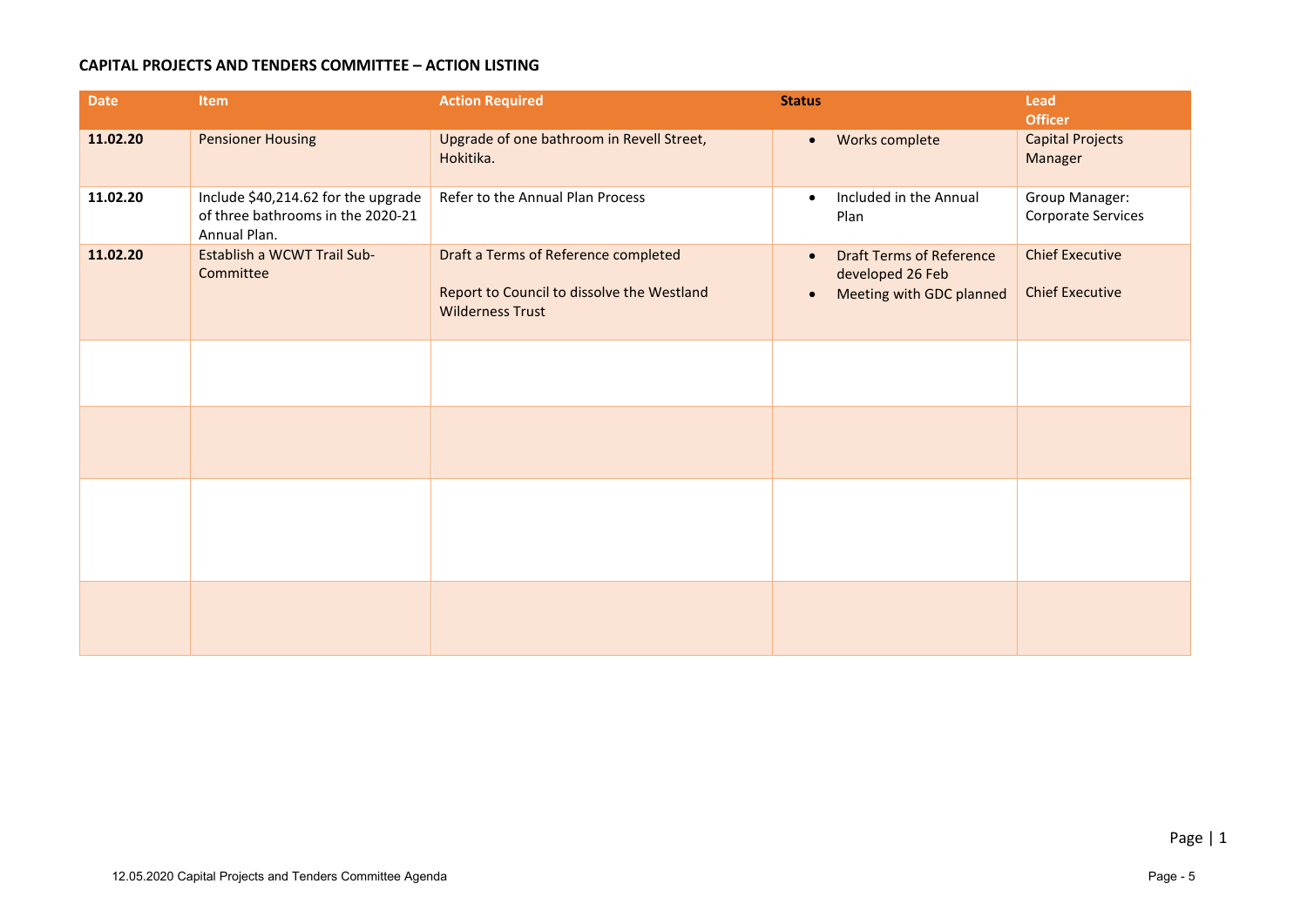

Report

**DATE:** 12 May 2020

**TO:** Capital Projects and Tenders Committee

**FROM:** Group Manager: District Assets

#### **CARNEGIE BUILDING EARTHQUAKE STRENGTHENING**

#### **1 SUMMARY**

- 1.1 The purpose of this report is to inform members of the Capital Projects and Tenders Committee of the progress made to date with the earthquake strengthening of the Carnegie Building Project and seeks direction on how to progress. The building was emptied and the successful tenderer selected but the final project cost calculated post tender has a large project deficit.
- 1.2 This issue arises from the fact that all Tenders submitted for the earthquake strengthening of the Carnegie Building omitted significant portions of the total scope. This was due to the lack of understanding documented of what was actually required. The relevant discussions have subsequently taken place between the Engineers, Architects and the Contractor. Therefore a firm estimate is now available to achieve the entire scope of work which creates an unbudgeted shortfall of nearly \$800,000.
- 1.3 Council seeks to meet its obligations under the Local Government Act 2002 and the achievement of the District Vision adopted by the Council in May 2018, which are set out in the Long Term Plan 2018-28. These are stated on Page 2 of this agenda.
- 1.4 This report concludes by recommending that the earthquake strengthening of the Carnegie Building is allowed to proceed with the condition of obtaining the sufficient external funding to complete the entire scope of works.

If no additional external funding is forthcoming, granted by 1 December 2020, the Council put the project on hold until such time that the entire scope of works can be completed.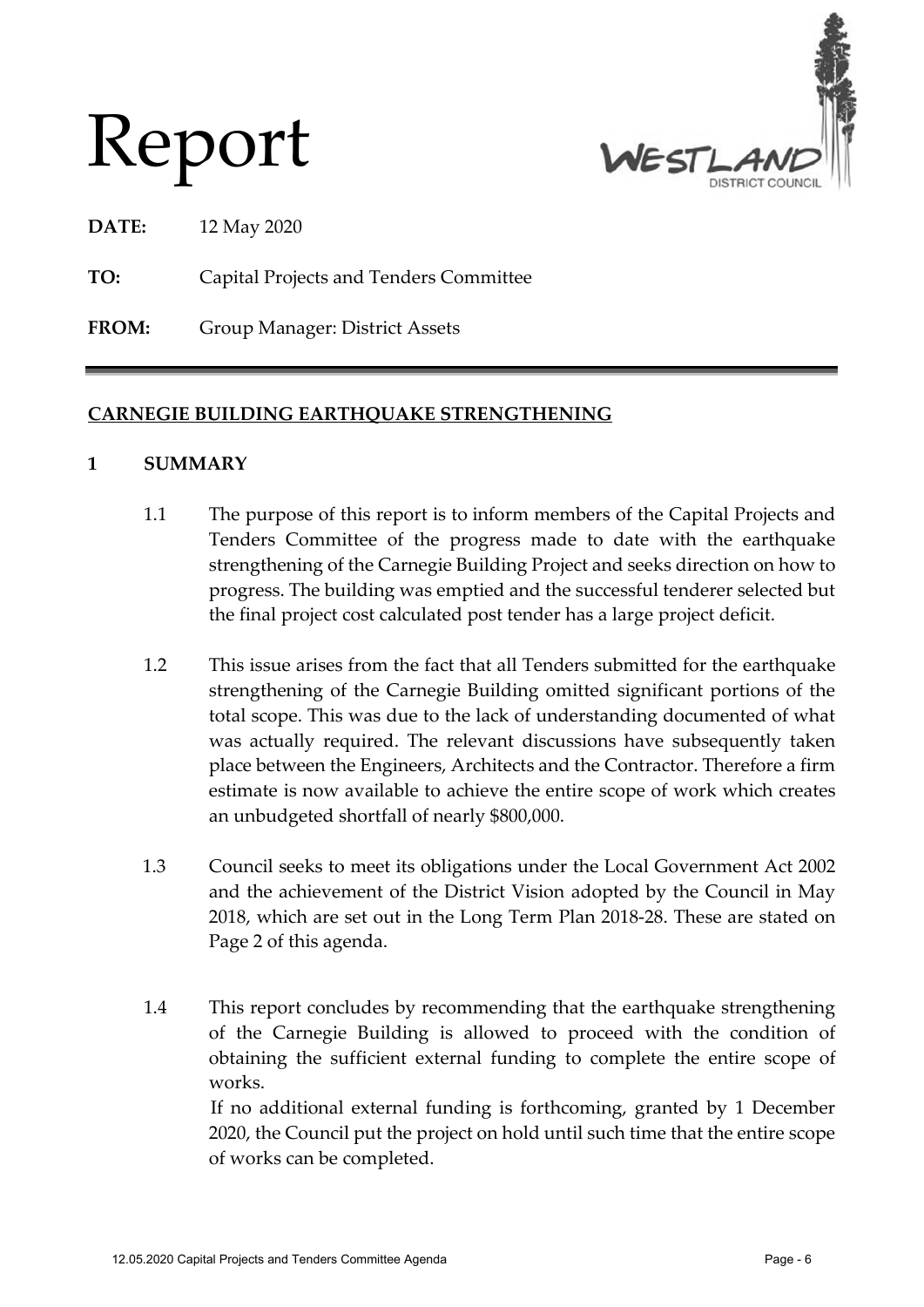#### **2 BACKGROUND**

- 2.1 The Carnegie building is a cornerstone in Hokitika's cultural and visitor hub and as such is highly valued by the community. It stood as a free Public Library in Hamilton Street since 1908 and was serving as a Museum and Art Exhibition Centre until it closed in December 2019.
- 2.2 The first engineering report completed by Opus in September 2016 indicated the seismic performance of the Carnegie Building at 12% as per the New Building Standard (NBS) at Importance Level (IL) 3; 36% is considered earthquake prone. A second engineering report was completed by Opus in February 2017, after consulting a historic building engineering expert, which indicated the seismic performance as now at 20-28% still under NBS at IL3. At this point it was argued that the importance level 2 was better aligned with the true use of the building. Resetting the importance level reduces the severity of the factors considered by engineers and the calculations became more favourable. The building was defined as not earthquake prone, i.e. buildings in excess of 34%. A third engineering assessment was completed by SIMCO Consulting later in 2017 which indicated the seismic performance in excess of 34% at IL2.

Council proceeded with SIMCO to complete the design work to bring the Carnegie building up to 100% NBS at IL2.

2.3 The Carnegie Building Earthquake Strengthening Project will enable it to resume its museum function and thus reopen to the public.

| Income source                                                                           | Value       |
|-----------------------------------------------------------------------------------------|-------------|
| Westland District Council Major District Initiative Funding                             | \$500,000   |
| Lottery Environment and Heritage Grant                                                  | \$500,000   |
| Westland District Council (resolution carried in the Council $\frac{1}{392,391} + 10\%$ |             |
| meeting on 25 July 2019)                                                                | contingency |

#### 2.4 The funding sources for the project are as below:

- 2.5 In April three applications have been made for the shortfall envisaged in order to meet the new cost requirement, i.e. \$ 794,830:
	- Lotteries
	- The Culture & Heritage Fund
	- Crown Infrastructure Partners (as part of the "Shovel Ready" initiative)

Outcomes are only expected by the end of May 2020 for these applications and it is uncertain how successful WDC will be.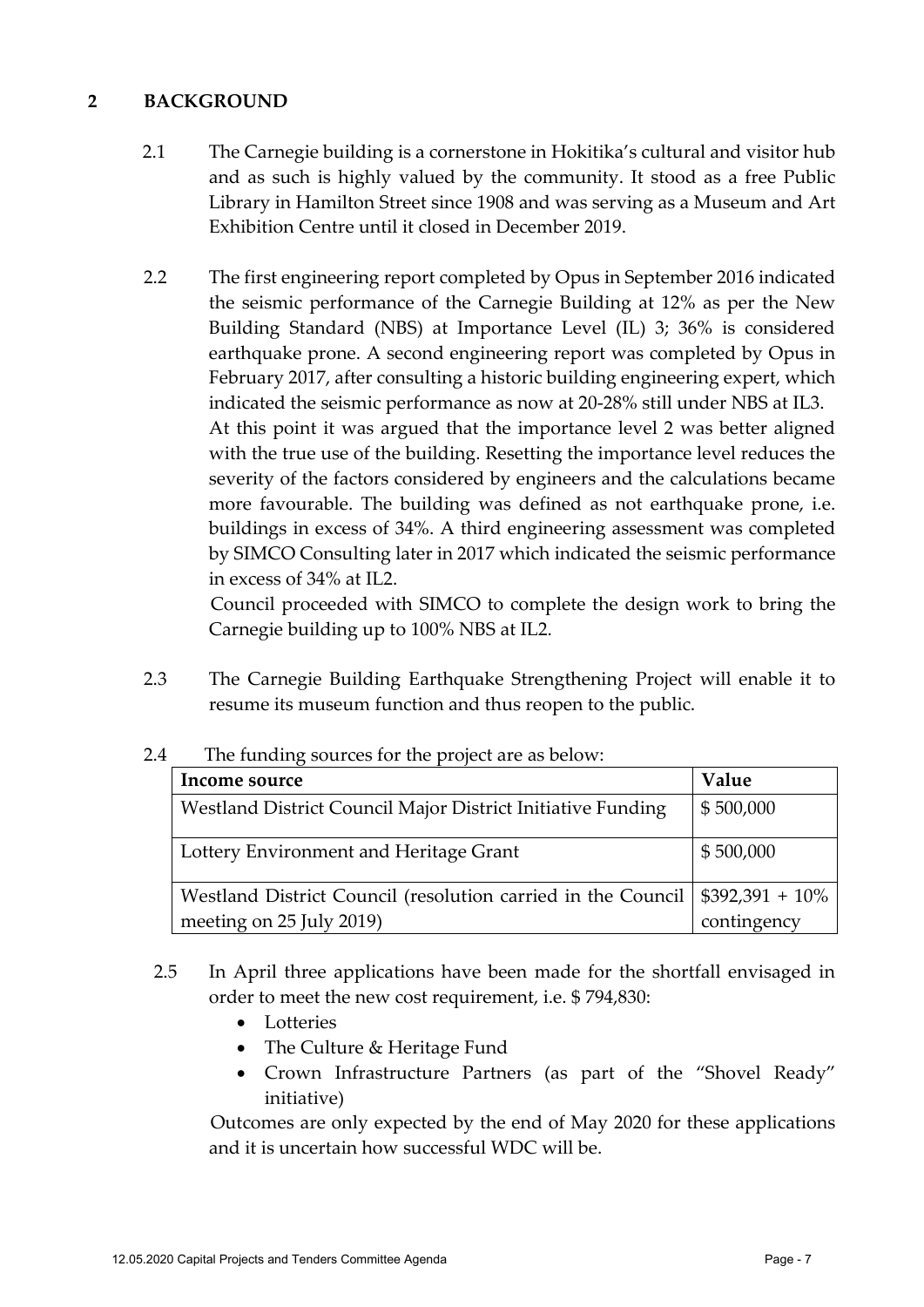#### **3 CURRENT SITUATION**

- 3.1 The Carnegie Building is currently empty, ready for the construction work to start. The collection items in storage are secure at present and their condition is regularly monitored so a delay will have little effect on the museum items themselves even if they are kept in storage for a long period.
- 3.2 The Long Term Plan (LTP) has \$ 4,500,000 assigned as seed money for a future museum project. The Council approved portion of funding has been brought forward and therefore the balance approved for further work has been reduced. The Carnegie Building is seen as an integral part of the future Museum site. However, only the said  $$392,391 + 10\%$  contingency was approved thus far and no further funding was requested in the annual plan discussions. This means that a shortfall of nearly \$800,000 exists for this project.
- 3.3 The current expenditure to date is \$ 157,039.78 which comprises of engineering cost for completion of the strengthening design, building consent costs and museum staff for packing and emptying the building. WDC have finalised pricing with the successful tenderer, CYB Construction, which sits at a total of \$ 1,547,312.62. This includes the total project demolition, strengthening and construction scope. The contractual requirements have been finalised with CYB but no contract has been signed due to the uncertainly of the shortfall funding.

Final total project cost, after tenders were received and negotiations completed, is estimated to be \$2.18 million and hence the shortfall.

Pricing differences can be attributed to a higher cost being submitted for all the major construction elements including structural steel, concrete and carpentry. Further detail was clarified and priced on items such as security and fire design; final pricing reflect this. CYB Construction's final price is the lowest cost submitted compared to the other conforming Tenders submitted (while others had items tagged out).

In an attempt to bring the expenditure back to originally budgeted levels, one could propose some cuts to the scope such as all fittings and contingency. The building will not be fit-for-purpose in this state but it would ensure that the required earthquake strengthening can be completed as planned.

| <b>Description</b>                  | <b>Current Situation</b> | Proposed<br>costs        |
|-------------------------------------|--------------------------|--------------------------|
|                                     |                          | following "project cuts" |
| Expenditure already incurred        | \$157,040                | \$157,040                |
| Additional expenditure expected*    | \$210,427                | \$210,427                |
| Tender price to undertake project** | \$1,547,312.62           | \$1,233,127.30           |
| Contingency                         | \$285,290                |                          |
| <b>TOTAL</b>                        | \$2,177,453.61           | 1,577,978.30             |

A summary breakdown of costs is provided in the Table below: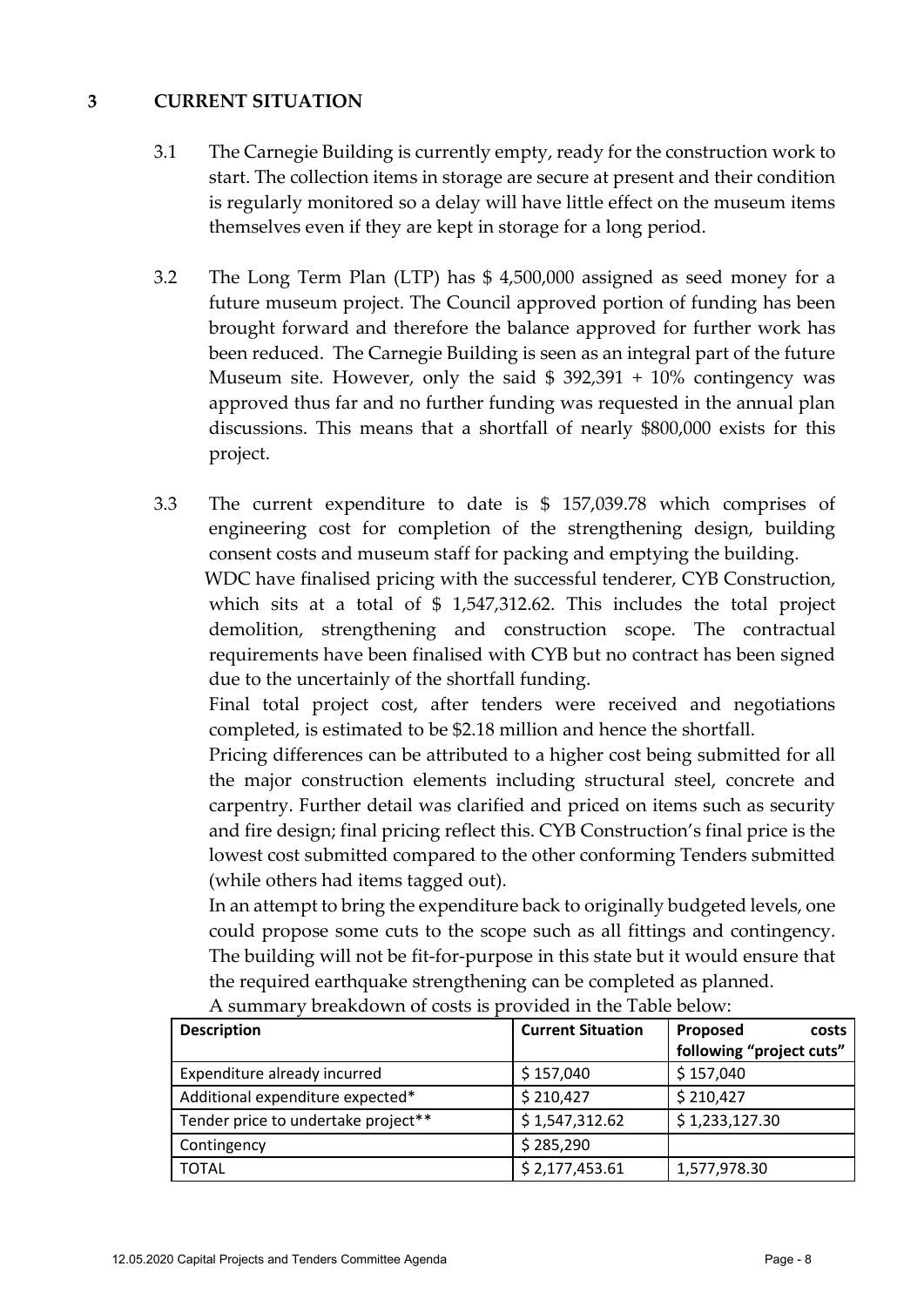\*Additional Expenditure that can be calculated would include professional fees and contract management

\*\*Tender price to undertake the strengthening &meet museum standards is provided in the *Current Situation* while a cut was done removing all finishes

- 3.4 The \$500,000 Lotteries Grant was awarded based on the requirements that the entire scope of works would be completed, i.e. the earthquake strengthening but also fittings that ensure museum standards are met. The Chief Executive informed the Grant Authorities of our current situation and WDC are awaiting a reply from its latest Lotteries Application. Meeting museum standards include temperature and humidity control of the environment. This is of importance in order to assure that the local and visiting collection items are safe for display especially, over lengthy periods of time without degradation. This will also open the possibility of national exhibits being able to be brought to Hokitika for display.
- 3.5 In an attempt to bring the expenditure back to original budgeted levels, all fittings have been removed including the heating, ventilation and air conditioning (HVAC), lighting, floor and wall finishes as well as plumbing and contingency; i.e. a total of 20.3% of the building cost and all contingency. This is extremely risky as no allowance is made for any variations which are very likely to occur with a building of this age. The building will not be fitfor-purpose in this state but it would ensure that the required earthquake strengthening can be completed as planned.
- 3.6 Due to the Covid-19 worldwide pandemic, it is expected that raw materials, such as steel beams, may increase in price and have longer lead times than originally thought. This does add risk especially considering the already tight budget.
- 3.7 Once the Contract is signed with the Contractor, CYB have assured WDC that physical works can start, i.e. site establishment and demolition work while materials are being ordered. This is the reason why this project could be classified as "shovel ready".

#### **4 OPTIONS**

Each section below represents one option only, there are four possible options available at this stage.

4.1 **Option 1:** continue the project with the full scope and the Capital Projects and Tenders Committee confirming the additional funds required to cover the full shortfall amount.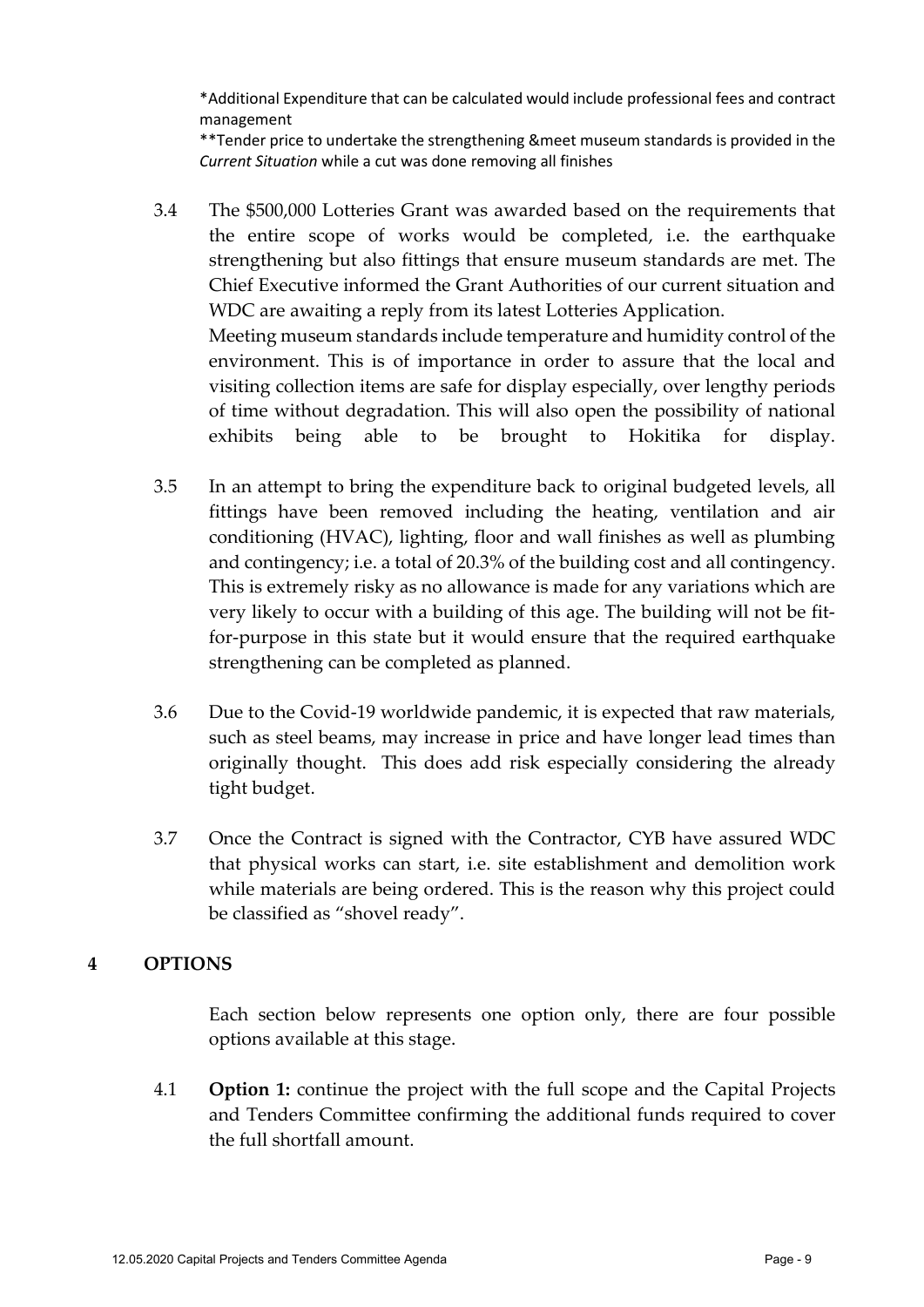- 4.2 **Option 2:** continue with the full scope of the project only if additional funding is sourced, i.e. specifically the three applications mentioned in 2.6 or any further funding being applied for.
- 4.3 **Option 3:** downgrade the scope of works as outlined above in 2.5 and 3.4, i.e. the exclusion of fitting out the building and the option of removing the contingency and progressing with the reduced scope as soon as possible.
- 4.4 **Option 4:** put the entire project on hold, i.e. council do not sign the Contract with CYB, leave the building empty and the museum pieces in storage.

#### **5 ASSESSMENT OF OPTIONS (INCLUDING FINANCIAL IMPLICATIONS)**

5.1 **Option 1**: Continue the project with the full scope and the Capital Projects and Tenders Committee confirming the \$ 794,830 additional funds required. This means that WDC can sign the Contract as it stands with the Contractor and work can start as soon as possible. Further capital funding, assigned to later stages in the LTP, would have to be brought forward in order to complete the scope.

It would mean that Hokitika has a suitable museum with an exhibition space once again by the end of 2021. It would mean that significantly reduced funding would be available for the upgrade of the museum, located behind the Carnegie Building, at a later stage. If any of the funding applied for in April as stated in 2.6 above is confirmed, it would immediately reduce the overall shortfall required depending on amount granted.

5.2 **Option 2**: Continue with the full scope of the project only if additional funding is sourced. This would mean that WDC will not be signing the contract with CYB Construction until the entire shortfall amount has been raised, therefore the project is effectively on hold until funding is obtained. If the current funding applications are not granted, further options will need to be considered (one of the two options outlined below) while WDC staff continue to seek external funding until the entire amount required is raised. The timeline for that would be uncertain and already pledged funding sources would need to be informed of a delay. This includes the possibility of existing sources withdrawing the funding.

The collection items are securely stored. The cost of this storage and regular checks would have to be re-considered if the timeline for starting the physical works is delayed significantly. Contractor availability would need to be considered, as well as the fact that Westland's cultural icon remains closed for a potentially unknown period of time.

5.3 **Option 3**: WDC could downgrade the scope of works as outlined in 2.5 and 3.4, i.e. the exclusion of fitting out the building and the option of removing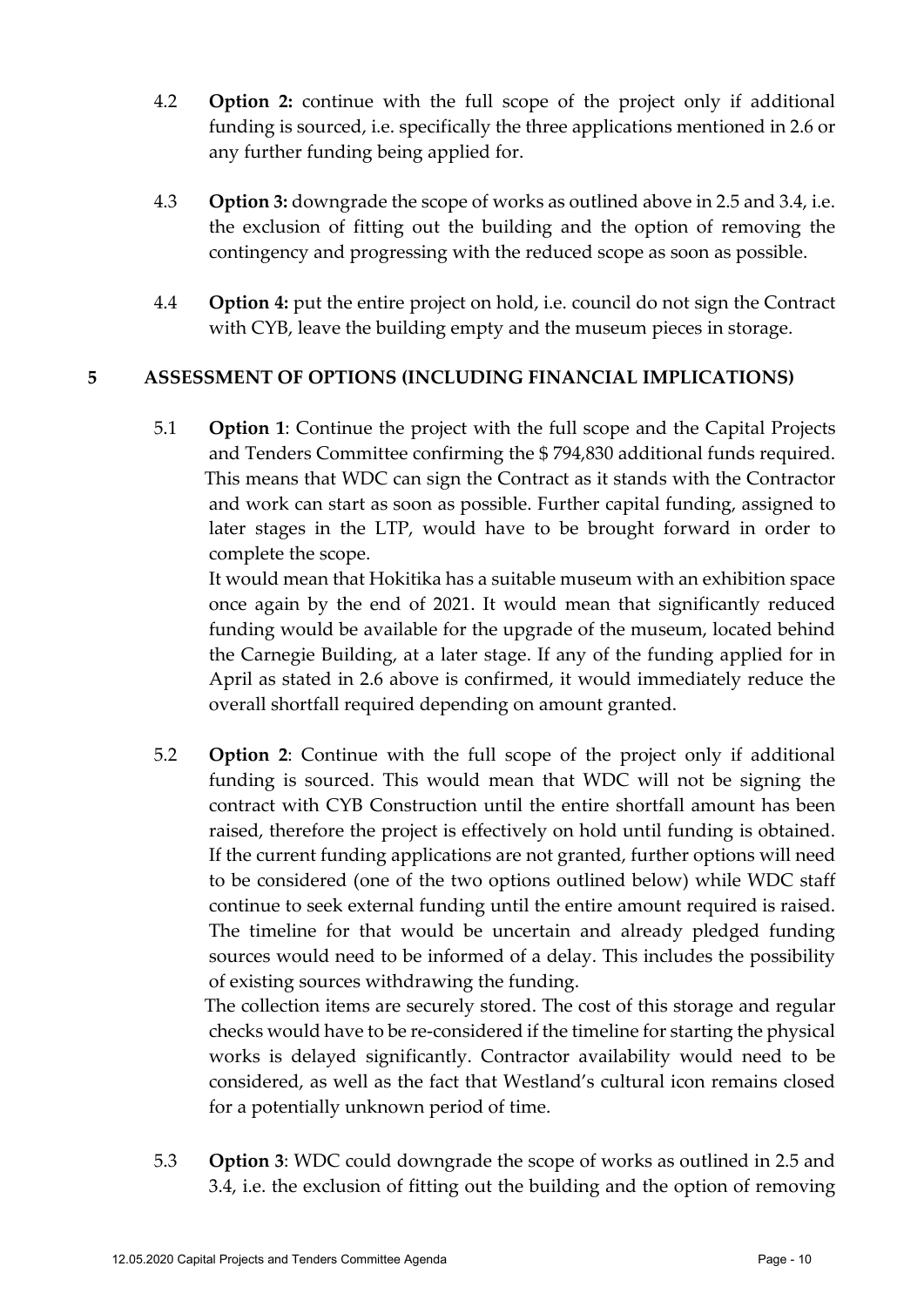the contingency. This would mean that a staged approach is taken to the Carnegie Building upgrade with the first stage being the structural strengthening work and a fit-out stage at a later stage when funding is secured.

The HVAC system, lighting, floor and wall finishes as well as plumbing make up a total of 20.3% of the building construction cost and could be removed. This amounts to \$ 314,186. The building will however not be fitfor-purpose in this state but it would ensure that the required earthquake strengthening can be completed as planned.

Originally, a 15% contingency was applied to the project using the Engineer's estimate, which amounts to \$ 285,290, and could be removed. This would be extremely risky as no allowance is made for any variations which are very likely with a building of this age.

Council would have to confirm a new budget with which to proceed.

If all fit-out items and contingency are removed, the previously granted funding, as per point 2.4, would be sufficient to complete the project with the reduced scope. This variation in scope must be confirmed with Lotteries as a building to museum standards was specified with this grant.

The current contract with CYB can be amended before signing depending on the items removed and the works can start thereafter. WDC staff would continue to investigate further funding options in order to achieve the complete scope of works but possibly at a delayed stage, i.e. a more phased approach as additional funding is granted. Any further funding is, however, uncertain and therefore so is the completion of the Carnegie Building.

5.4 **Option 4**: WDC could put the entire project on hold, leave the building empty and the museum pieces in storage. As explained for Option 2, the collection items are securely stored but the cost of this storage and regular checks would have to be considered if the timeline for starting the works is expected to be significantly delayed. When funding becomes available through other sources, the project can be revisited but might be more costly. In the meantime, the Carnegie Building, one of Westland's cultural icons, remains closed and under strength.

This would mean that funds already granted and paid would have to be returned while the already incurred costs remain.

If no supplementary external funding is forthcoming, an option is to revisit this with the next LTP discussion. The scope of works could be revised to possibly include the Drummond Hall upgrade with the earthquake strengthening and getting the building to meet museum standards.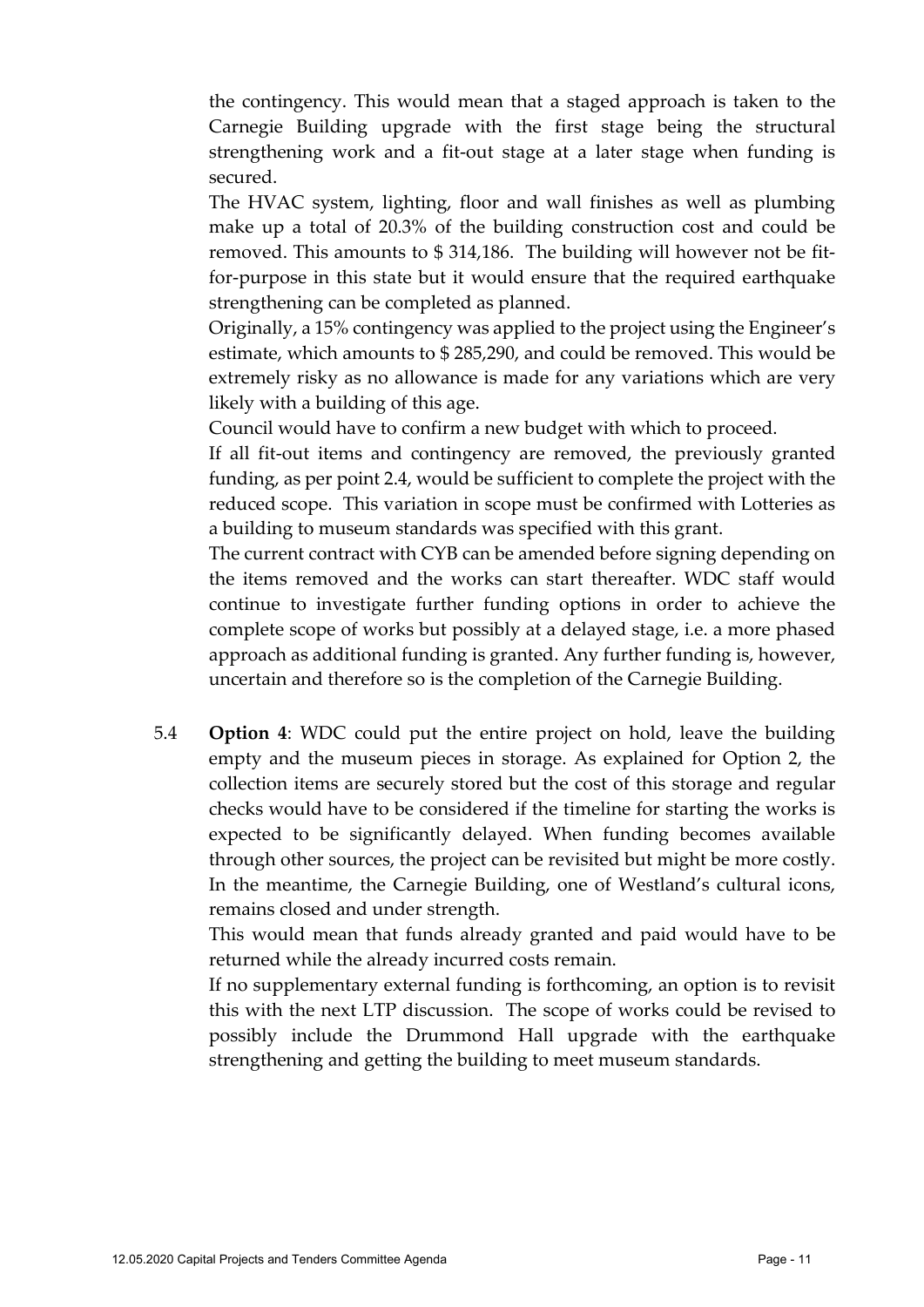#### **6 SIGNIFICANCE AND ENGAGEMENT**

#### 6.1 **Significance**

The Carnegie Building is defined as a Strategic Asset in Councils LTP and therefore the decision is considered to have a high level of Significance as outlined in Councils Significance and Engagement Policy. There is also a high level of public interest in the building. Further delays limit the operation of the building for the artistic community who use the gallery space for exhibits. There is a potentially significant cost associated with the decision.

#### 6.2 **Engagement**

Council has understood the desires of the community when the decision was made to strengthen the Carnegie Building.

The financial situation has changed dramatically within the country since the project begun. Should Council decide to fund the project shortfall, further consultation through the Annual Plan needs to be considered.

#### **7 PREFERRED OPTION(S) AND REASONS**

7.1 The preferred option is **Option 2**, to continue with the full scope of the project only if additional funding is sourced, detailed in 5.2 above. This would ensure that the Carnegie Building can be strengthened to requirements and can serve the community as museum and exhibition centre by the end of next year. This option would mean that the project can proceed as planned. However, this is entirely dependent on external decisions to grant WDC and specifically this project the required funding.

For WDC to commit an additional \$800,000 at this stage is not recommended as rates will be required for more critical items such ensuring clean drinking water and the maintenance of the roading networks.

7.2 If external funding is not granted, the recommendation is to adapt **Option 4**, i.e. to put the project on hold at this stage but with a view to revisit it with the next LTP alongside the upgrade of Drummond Hall/museum complex. This project would then be reviewed together with all others and receive the priority it deserves in light of the circumstances at the time. The biggest reason for this decision would be the significant additional financial implications that the expenditure has on the community and its rate-payers.

The museum pieces are safe at this stage and will be for a number of years in current storage conditions.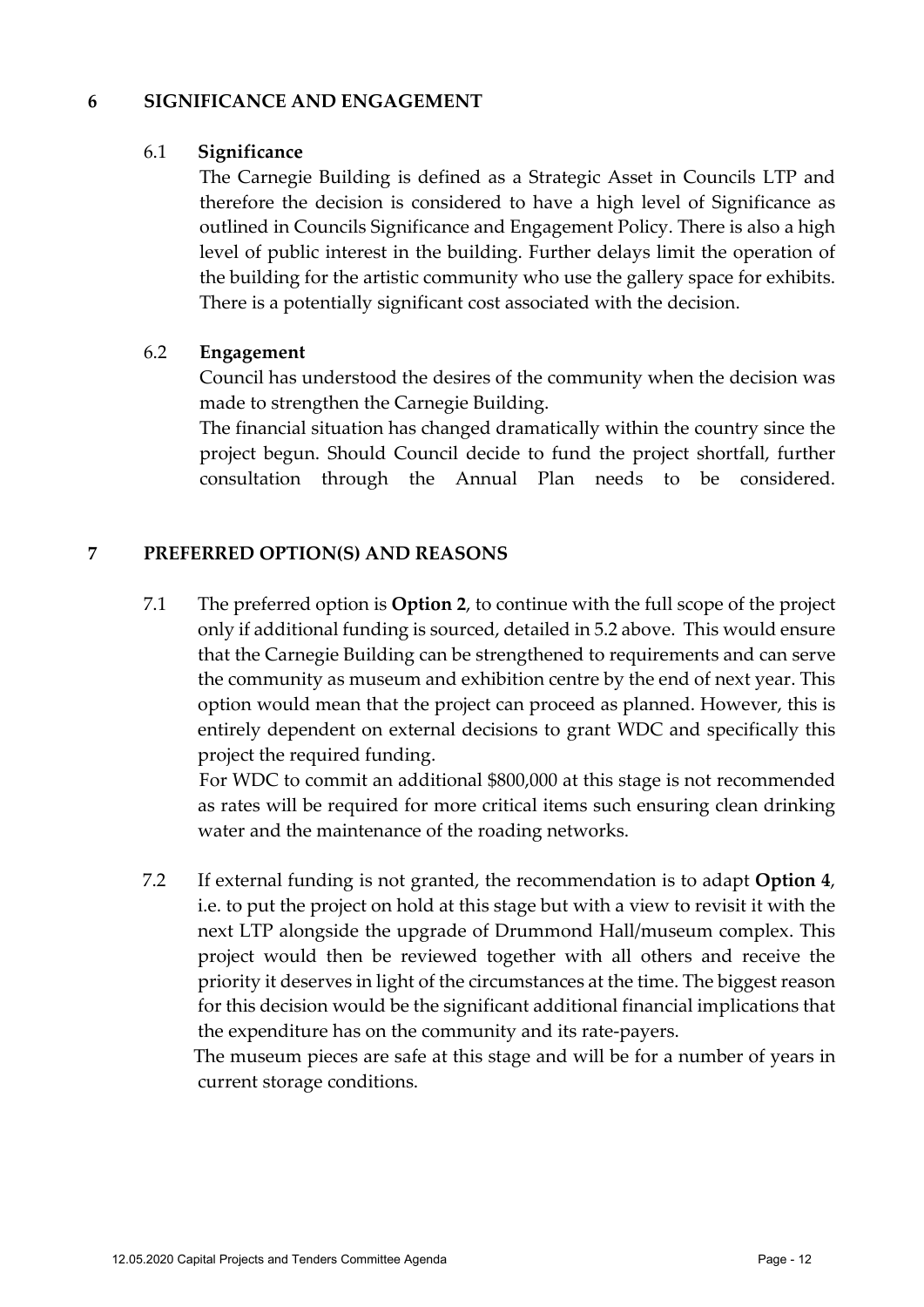#### **8 RECOMMENDATION(S)**

- A) **THAT** the committee receive this report.
- B) **THAT** the earthquake strengthening of the Carnegie Building is allowed to proceed with the condition of obtaining the sufficient external funding to complete the entire scope of works, being the seismic strengthening requirements as well as meeting museum standards.
- C) **THAT** if no additional external funding is granted by 1 Dec 2020 Council put the project on hold until such time that the entire scope of works can be completed.

**Louis Sparks Group Manager: District Assets**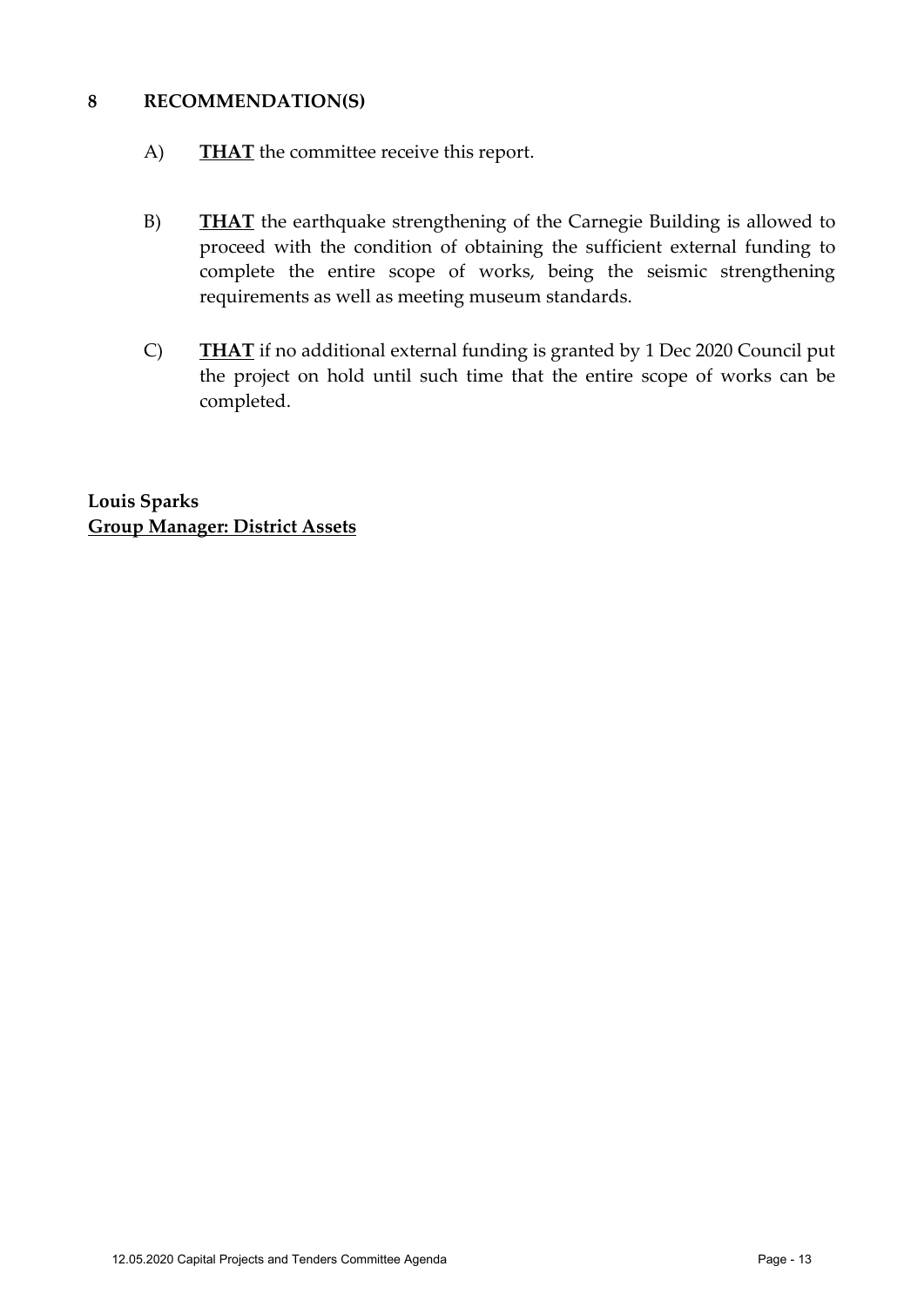

# Report

**DATE:** 12 May 2020

**TO:** Capital Projects and Tenders Committee

**FROM:** Chief Executive

#### **ADOPTION OF TERMS OF REFERENCE – WEST COAST WILDERNESS TRAIL SUB-COMMITTEE AND APPOINTMENT OF COMMITTEE MEMBERS**

#### **1 SUMMARY**

- 1.1 The purpose of this report is to adopt the Terms of Reference (ToR) and appointment of members of the West Coast Wilderness Trail Sub-Committee.
- 1.2 This issue arises from the need to ensure stakeholders are represented to provide guidance on the strategy of the West Coast Wilderness Trail (WCWT).
- 1.3 Council seeks to meet its obligations under the Local Government Act 2002 and the achievement of the District Vision adopted by the Council in May 2018, which are set out in the Long Term Plan 2018-28. These are stated on Page 2 of this agenda.
- 1.4 This report concludes by recommending that Council adopt the Terms of Reference and appointment of members for the West Coast Wilderness Trail Sub-Committee.

#### **2 BACKGROUND**

- 2.1 At the Inaugural Council meeting, it was determined that a committee structure would be more relevant and effective than a portfolio system.
- 2.2 As part of this, Council determined that a Capital Projects and Tenders Committee (CPTC) was required to provide oversight of the Capital Works Program and also to Award Tenders.
- 2.3 On the 11 February 2020, the CE presented a report outlining the Governance Structure of the WCWT and the requirement to add a level of governance that brings all the key stakeholders around the table to determine to future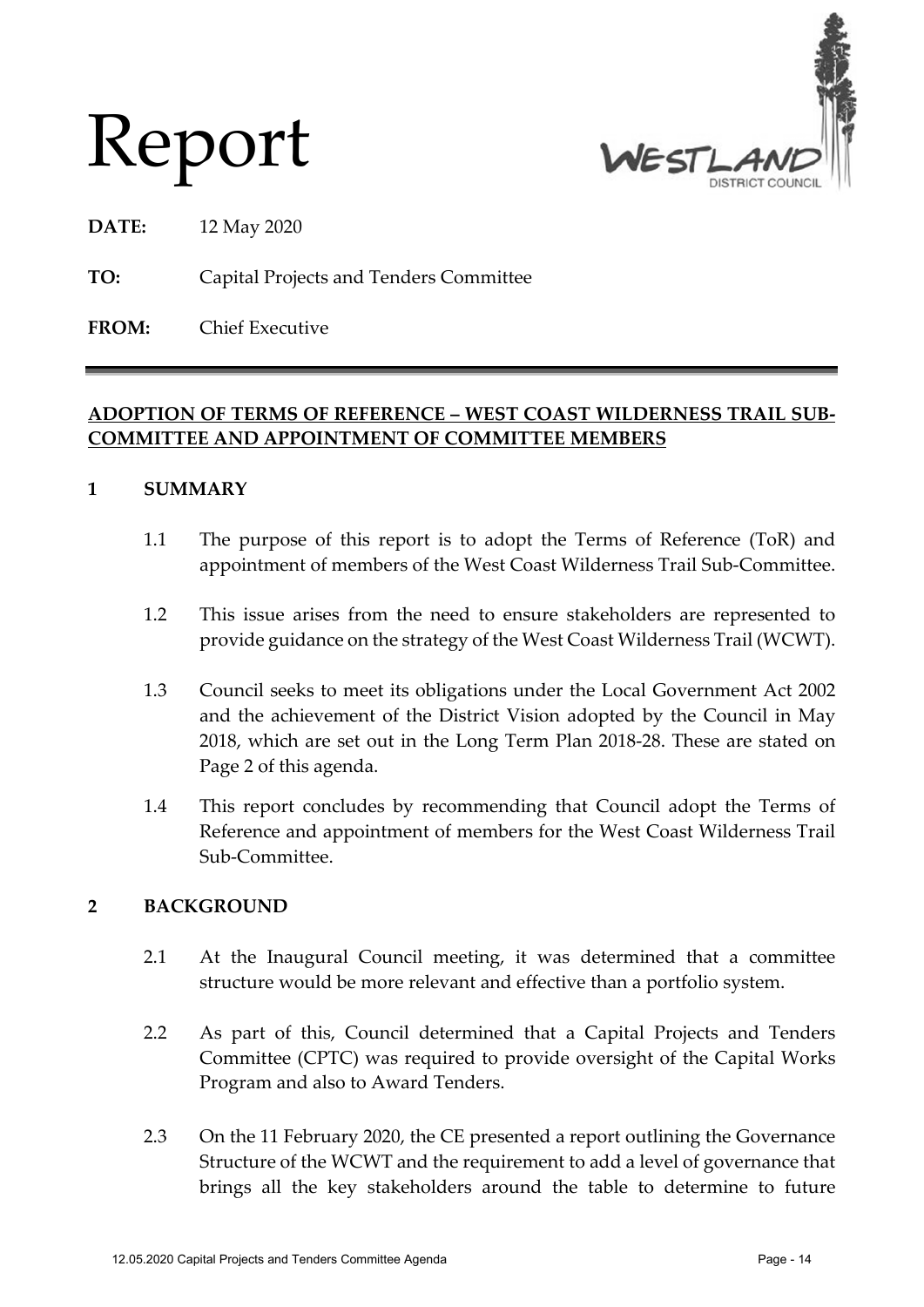aspirations of the WCWT and report back to the CPTC. Based on this the CPTC resolved to establish a WCWT subcommittee.

2.4 The West Coast Wilderness Trail Sub-Committee reports directly through the Capital Project and Tenders Committee.

#### **3 CURRENT SITUATION**

- 3.1 Based on the resolution of Council to establish a WCWT Subcommittee the CE has developed the draft Terms of Reference for the subcommittee.
- 3.2 To follow correct process, the West Coast Wilderness Trail Sub-Committee Terms of Reference must be adopted by the Capital Projects and Tenders Committee before the first meeting of the committee takes place. In the terms of reference, the names of appointed members must be stated.

#### **4 OPTIONS**

- 4.1 **Option 1:** Adopt the terms of reference for the West Coast Wilderness Trail Sub-Committee and appoint the following as members of the Committee:
	- Chairperson (WDC appointed representative and appointed by the Chair of the Capital Projects and Tenders Committee)
	- Iwi Representation
	- Ex-Officio Mayor
	- Grey District Council Representative
	- Chair West Coast Wilderness Trail Trust
	- Trail Manager West Coast Wilderness Trail Trust
	- Trustpower Representative
	- Department of Conservation Hokitika Operations Manager (or representative)
- 4.2 **Option 2:** Request changes to the terms of reference and appointees.
- 4.3 **Option 3:** Do nothing.

#### **5 SIGNIFICANCE AND ENGAGEMENT**

- 5.1 The adoption of the terms of reference is administrative in nature and is therefore assessed as being of low significance.
- 5.2 Wider community engagement is not necessary.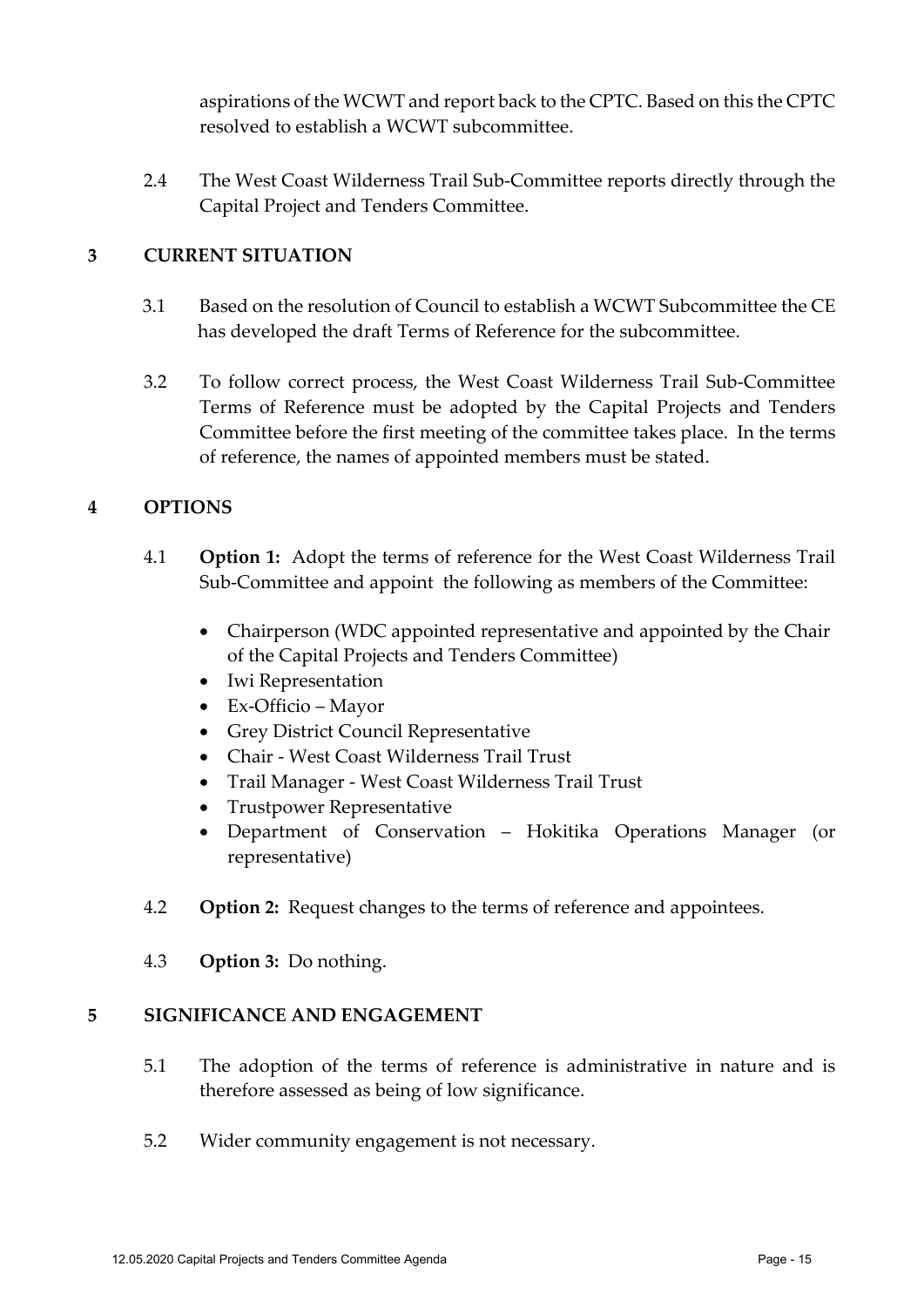#### **6 ASSESSMENT OF OPTIONS (INCLUDING FINANCIAL IMPLICATIONS)**

- 6.1 **Option 1:** Adopt terms of reference for the West Coast Wilderness Trail Sub-Committee and named members to the Committee.
- 6.2 **Option 2:** Request changes to the ToR and appointees.
- 6.3 **Option 3:** Do nothing.

If Council elect to do nothing, the Sub-Committee cannot be formed.

6.4 There is no financial implication to Council in adopting the ToR and appointing the Committee members.

#### **7 PREFERRED OPTION(S) AND REASONS**

7.1 The preferred option is Option 1 to enable the West Coast Wilderness Trail Trust to continue overseeing the governance of the West Coast Wilderness Trail. The reason being is that to enable the Council to work with key stakeholder groups in a formal committee structure, which will provide the future direction and priorities of the WCWT. The Sub-committee will work closely with Council staff to ensure the Asset Management Plans meet the overall objectives of Council.

#### **8 RECOMMENDATION(S)**

- A) **THAT** the Capital Projects and Tenders Committee adopt the Terms of Reference of the West Coast Wilderness Trail Sub-Committee and appoint the following members:
	- Chairperson (WDC appointed representative and appointed by the Chair of the Capital Projects and Tenders Committee)
	- Iwi Representation
	- Ex-Officio Mayor
	- Grey District Council Representative
	- Chair West Coast Wilderness Trail Trust
	- Trail Manager West Coast Wilderness Trail Trust
	- Trustpower Representative
	- Department of Conservation Hokitika Operations Manager (or representative)

#### **Simon Bastion Chief Executive**

**Appendix 1:** Terms of Reference – West Coast Wilderness Trail Sub-Committee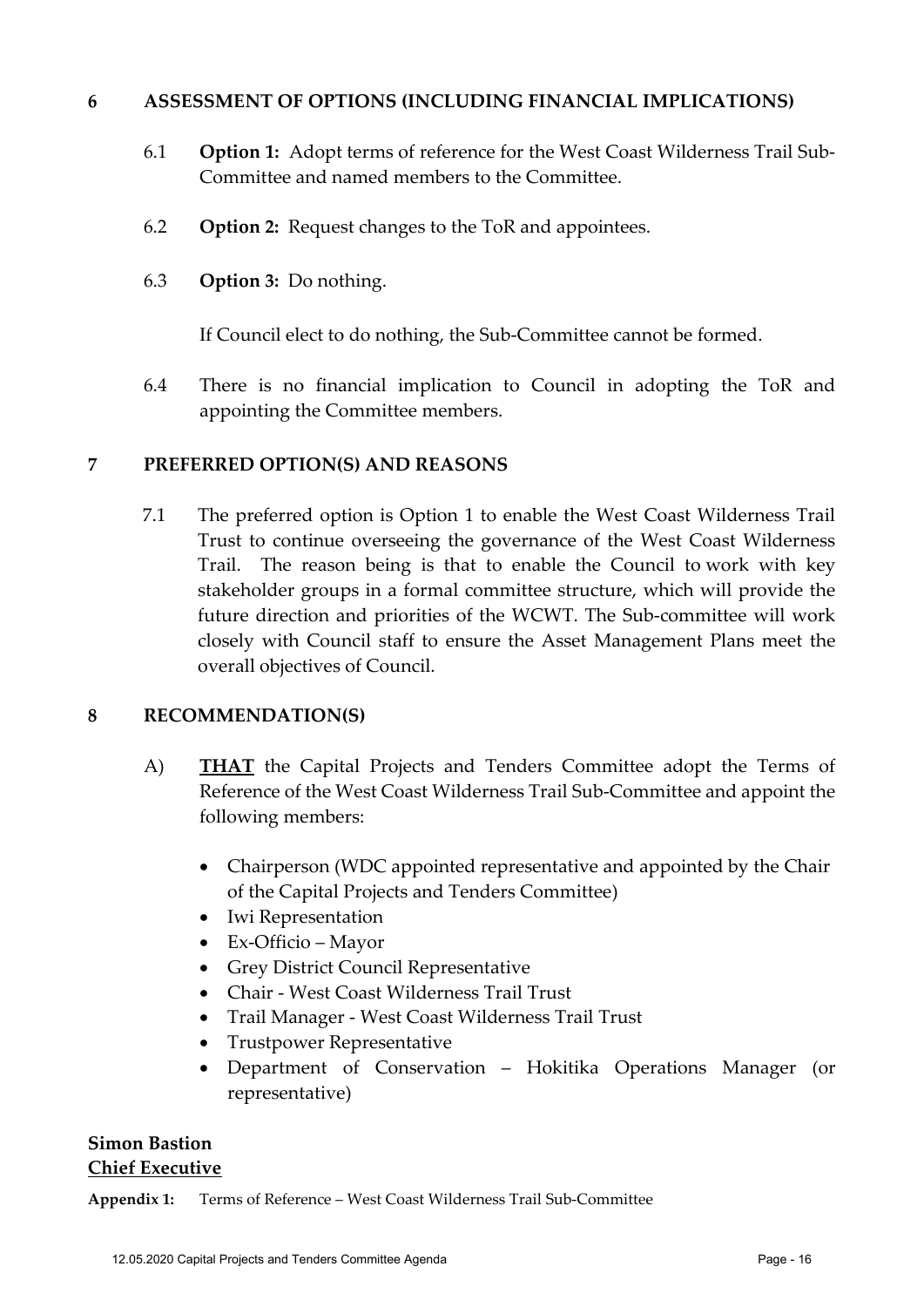| <b>West Coast Wilderness Trail Sub-Committee</b> |                                         |                                              |
|--------------------------------------------------|-----------------------------------------|----------------------------------------------|
|                                                  | <b>Authorising Body</b>                 | Mayor / Council                              |
| WESTLAND<br><b>DISTRICT COUNCIL</b>              | <b>Status</b>                           | Sub-Committee of Capital Project             |
|                                                  | <b>Title</b>                            | West Coast Wilderness Trail Sub<br>Committee |
|                                                  | <b>Approval Date</b>                    |                                              |
|                                                  | <b>Administrative</b><br><b>Support</b> | <b>Chief Executive Office</b>                |

#### **TERMS OF REFERENCE West Coast Wilderness Trail Sub-Committee**

#### **Purpose**

The purpose of the West Coast Wilderness Trail Sub-Committee is to oversee the Governance of the West Coast Wilderness Trail. The makeup of the Sub Committee is to ensure stakeholders are represented to provide guidance on the strategy of the trail.



West Coast Wilderness Trail Governance Structure

Terms of Reference - West Coast Wilderness Trail Sub-Committee Page | 1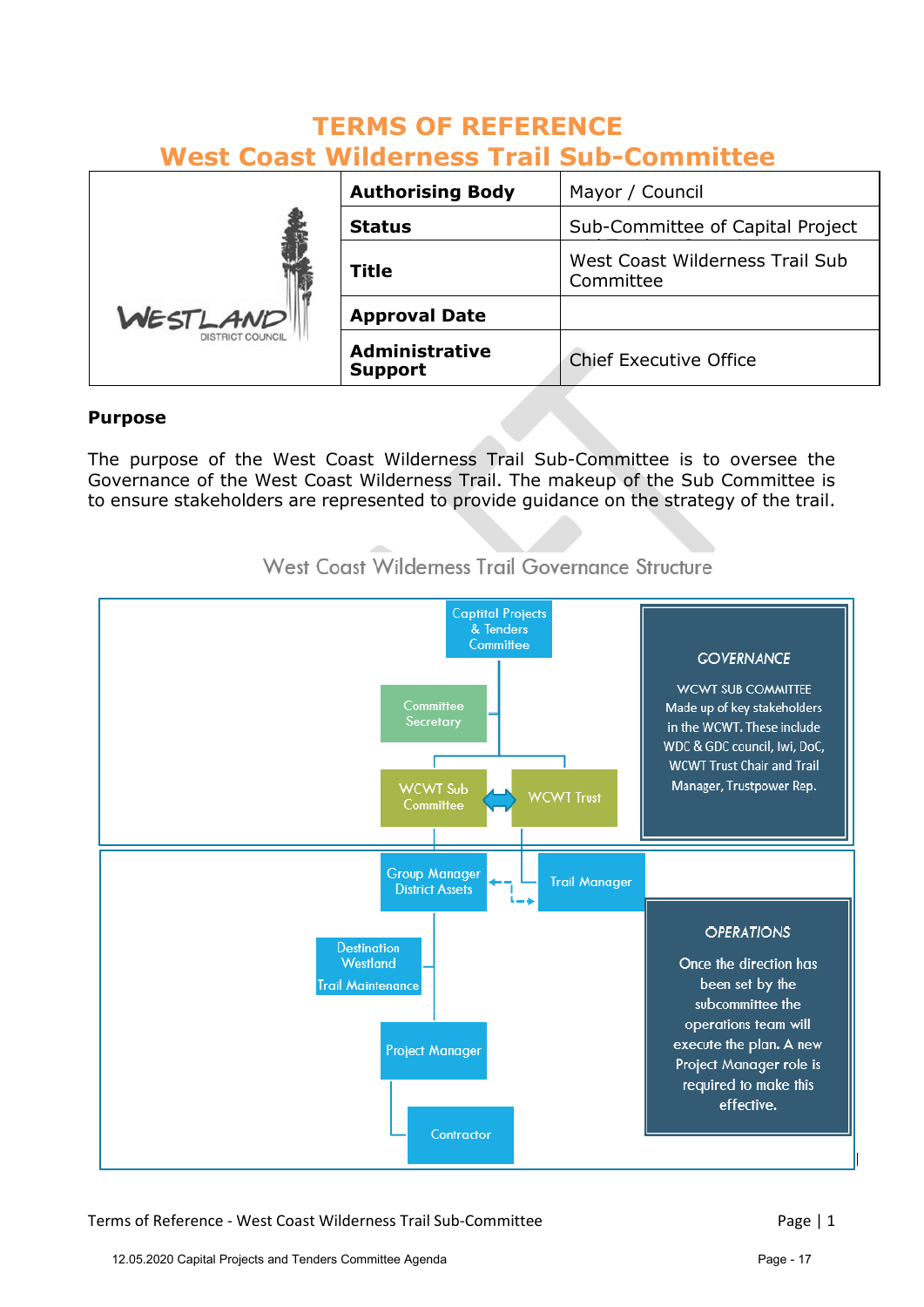#### **Responsibility**

The West Coast Wilderness Trail Sub-Committee is responsible for the following:

- Defining the overall Strategic Plan for the West Coast Wilderness Trail (WCWT)
- Ownership of the development and maintenance of the WCWT Asset Management Plan
- Defining the priority projects with the WCWT Asset Management Plan
- Reviewing and defining financial sustainability of each proposal
- Ensuring the prioritisation of projects reflects the community/user needs
- Supports the NZ Cycle Trail Ngā Haerenga network program and strategy and meet the criteria set by Major Great Rides NZ.
- Working closely with all key stakeholders of the WCWT.
- Supporting Funding applications as applicable

In connection with each Project, the Sub-Committee shall receive regular reports from management containing such information it deems relevant to fulfil its mandate, including but not limited to information concerning:

- Project timetable, critical path events and progress to completion
- Major project milestones, including variance analysis and mitigation strategies
- Key issues or disputes and proposed mitigation strategies
- Project budget updates, showing actual expenditures versus budget, use of contingencies and projected final expenditures
- Assist with bridging project barriers outside the influence of staff

Report to the Capital Projects and Tenders Committee on a regular basis to provide updates as required.

#### **DELEGATIONS TO THE COMMITTEE:**

The West Coast Wilderness Trail Sub-Committee shall have the following delegated powers and be accountable to Council for the exercising of these powers. In exercising the delegated powers, the sub-committee will operate within:

- Policies, plans, standards or guidelines that have been established and approved by Council;
- The overall priorities of Council:
- The needs of Iwi and the local communities; and
- The approved budgets for the activity.

The West Coast Wilderness Trail Sub-Committee shall have delegated authority to:

- Power to co-opt other members as appropriate
- All powers necessary to perform the Sub-Committee's responsibilities Except:
	- o Powers that the Council cannot legally delegate or has retained for itself
	- o Where the Committee's responsibility is limited to making a recommendation only
	- o Deciding significant matters for which there is high public interest and which are controversial
	- $\circ$  The commissioning of reports on new policy where that policy programme of work has not been approved by the Council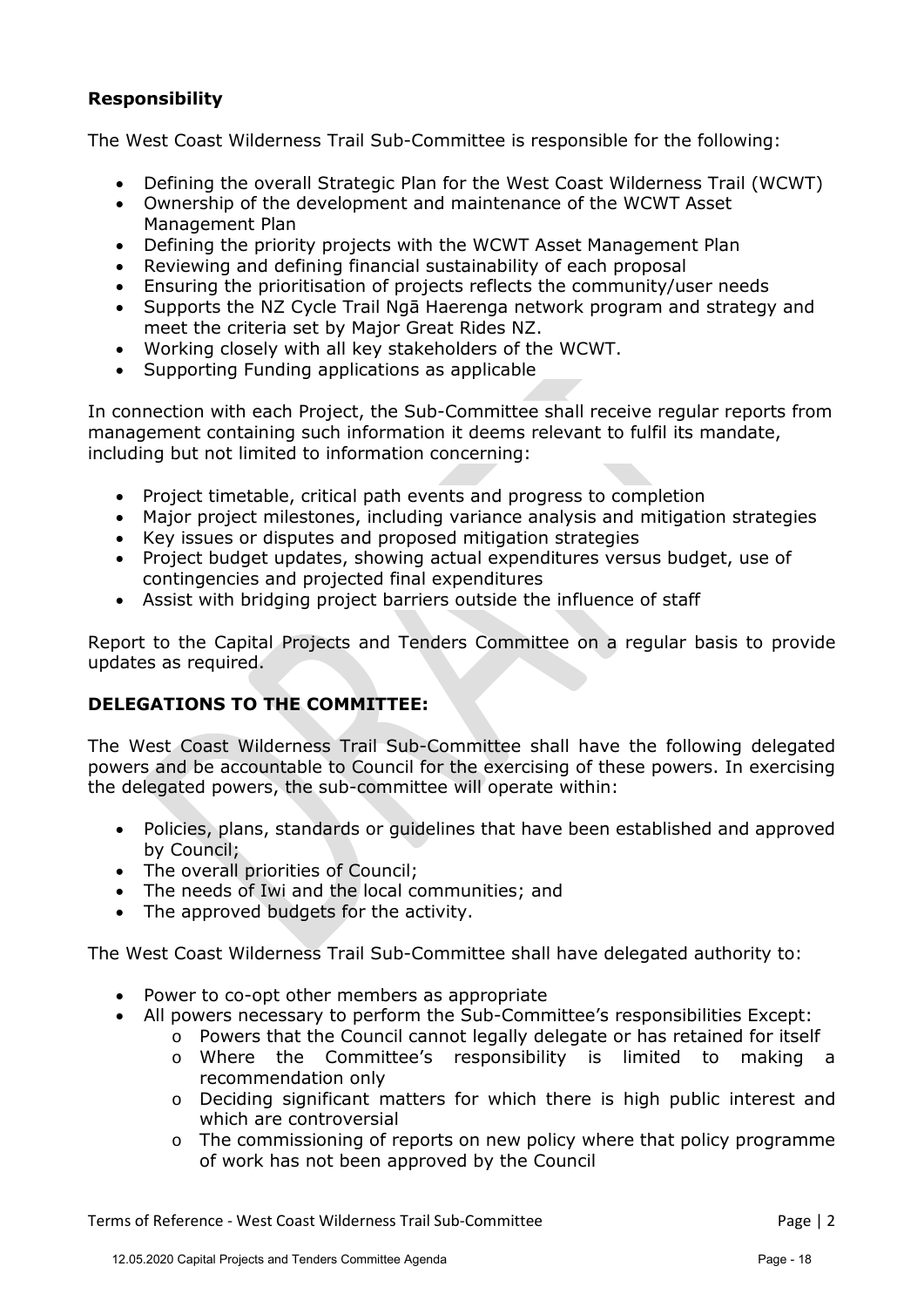#### **Power to Delegate**

The West Coast Wilderness Trail Sub-Committee may not delegate any of its responsibilities, duties or powers.

#### **Membership**

The West Coast Wilderness Trail Sub-Committee will comprise the following, one of which will be the chairperson:

- Chairperson (WDC appointed representative and appointed by the Chair of the Capital Projects and Tenders Committee)
- Iwi Representation
- Ex-Officio Mayor
- Grey District Council Representative
- Chair West Coast Wilderness Trail Trust
- Trail Manager West Coast Wilderness Trail Trust
- Trustpower Representative
- Department of Conservation Hokitika Operations Manager (or representative)

#### **Chairperson**

The Chairperson is responsible for:

- The efficient functioning of the Sub-Committee;
- Setting the agenda for Sub-Committee meetings in conjunction with the Chief Executive Officer; and
- Ensuring that all members of the Sub-Committee receive sufficient timely information to enable them to be effective Committee members.

The Chairperson will be the link between the Sub-Committee and Council staff.

#### **Quorum**

The quorum at any meeting of the Sub-Committee shall be Chairperson and any three members.

#### **Frequency of Meetings**

The Committee shall meet as required but not less than quarterly.

#### **Relationships with Other Parties**

The Chief Executive is responsible for servicing and providing support to the Sub-Committee in the completion of its duties and responsibilities. The Chief Executive shall assign council staff as required to provide these functions on his/her behalf.

The Chairperson may request the Chief Executive and staff in attendance to leave the meeting for the duration of the discussion. The Chairperson will provide minutes for that part of the meeting.

The Sub-Committee acknowledges that NZTA are a major stakeholder in the outcomes of the WCWT and plays an important part in aspects of the trail that impact on NZTA assets and rider safety. Whilst they do not form part of the membership of the Sub-Committee that will be consulted on any aspect of the committees work that they will be impacted on.